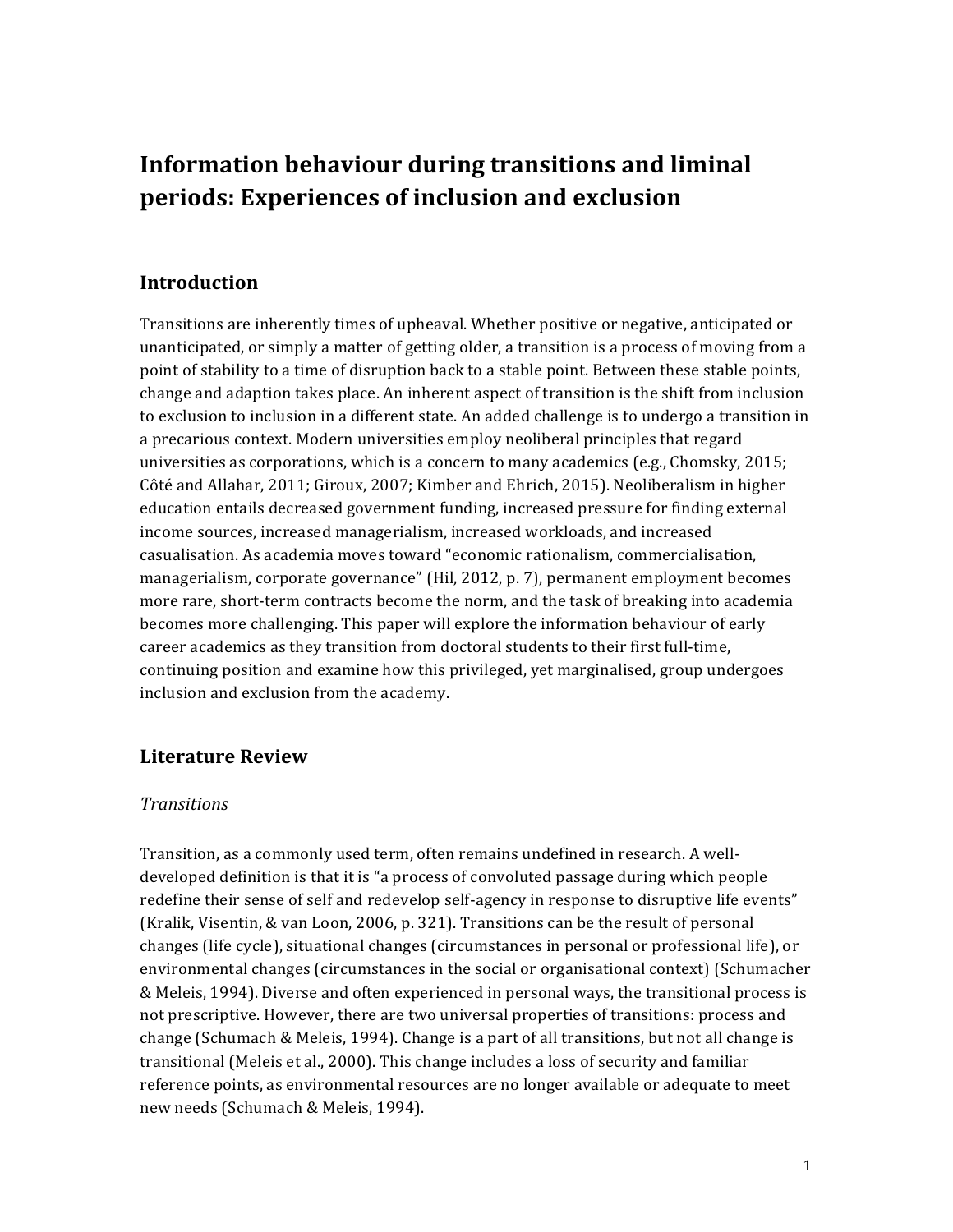#### *Liminality*

Related to transition is the concept of liminality. Coming from the Latin for "threshold," liminality was eloquently, and famously, described by Turner  $(1967/1987)$  as a state of being "betwixt and between." Turner used Van Gennep's phases of transition found in rites of passage: separation (disconnection from a fixed point or state), margin (state of ambiguity with few features of the preceding or upcoming states), and aggregation (completion of the passage and restoration of a state of stability). To Turner, stable states are structural with rights and obligations. Therefore, the liminal state is 'interstructural' and individuals within this state are 'antistructural,' bonded to those who share an interstructural space and marginalised by those in a structured state (Davis, 2008). The liminal period is also one in which "the reality of living in a new society becomes manifest as an individual begins to deal with the tedious activities of daily living" (Baird, 2012, p. 258). Liminality highlights that a transition does not end once an event has taken place. It is by focusing on liminal spaces, "places and moments of change and transformation that one can see most clearly the processes of domination and resistance, of inclusion and exclusion, and of marginalization and socialization" (Davis, 2008, p. 486).

#### *Information behaviour during transitions*

While transitions are infrequently the focus on information behaviour research, studies examining individuals and groups undergoing transitions have been undertaken. This includes research such as McKenzie's (2003) examination of the information practices of women pregnant with twins, providing a model for information practices; Westbrook's (2009) work on the information needs of survivors of intimate partner violence, finding that these needs shift in during their transition; and much of the research into the information behaviour and practices of migrants and refugees (e.g., Caidi & Allard, 2005; Caidi, Allard, & Quirke, 2010; Kennan, Lloyd, Qauuym, & Thompson, 2011; Lloyd, Lipu, & Kennan, 2010; Lloyd Kennan, Thompson, & Qayyum, 2013). Caidi and Allard (2005) found newcomers' lack of access to information prohibited their participation in important and everyday activities, preventing their integration into society. Lloyd and colleagues (2010) link issues of information literacy, information poverty, and social exclusion for migrants and refugees. Lloyd's (2017) recent work examining refugee and migrants' information landscapes conceptualises them as "fractured," highlighting ideas such as liminality and integration as important to understanding experiences. While information behaviour research on transitions is still developing, this focus is fruitful to gain richer understandings of the individuals' information experiences.

### **Research Objectives and Questions**

This reports on part of doctoral research into the information behaviour of early career academics (ECAs) as they transition from doctoral studies into full-time continuing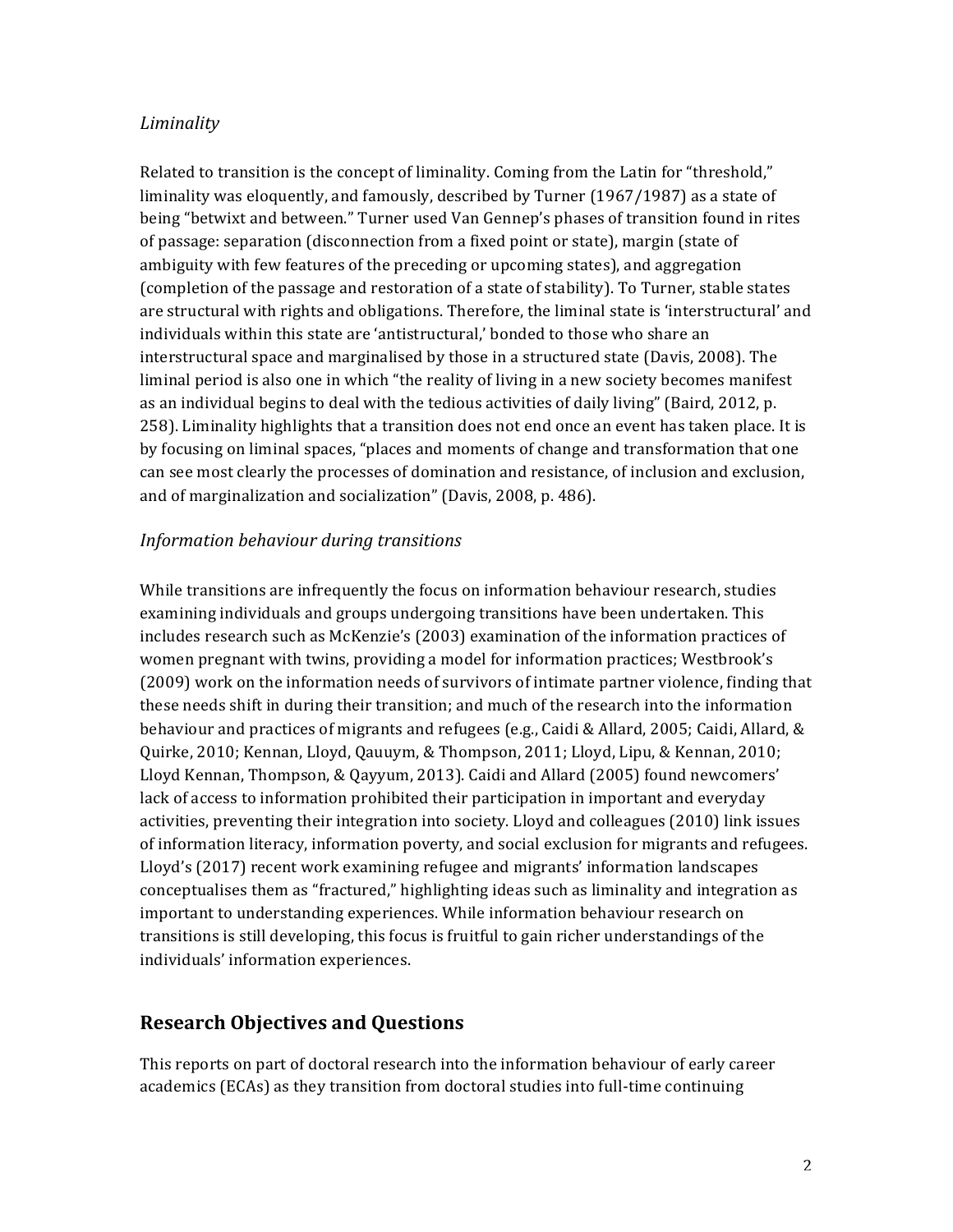academic positions. The aim of this research was to examine the informational experiences of ECAs. To guide this research, the following questions were asked:

- What is the information behaviour of ECAs as they transition to become a part of new social contexts?
- How does the social environment of academe affect ECAs' information behaviour?

# **Methodology and Methods**

Participants for this qualitative study were 20 ECAs, 10 from Canada and 10 from Australia, in disciplines within the humanities, arts, or social sciences. This research employed constructivist grounded theory (Charmaz, 2006) methodology to examine the information behaviour of ECAs as they transitioned into their first full-time, continuing academic position. Constructivist grounded theory provides both a framework for systematic data collection and analysis, as well as being the result of the data analysis  $-$  that is, the theory developed. Data collection took place over 5-7 months, beginning and ending with two indepth interviews and "check-ins" in between. Check-ins are modified journal entries or interviews used to maintain regular contact and rapport, as well as to collect salient experiences as they occur. Data analysis took place through inductive coding. Data were coded twice using initial line-by-line coding, followed by focused coding. Constant comparison was used to determine the major themes and grounded theory.

# **Findings**

### *Exclusion in precarity*

And even though I was being really successful and those sorts of things, I think there was just a lot of uncertainty and the notion of where am I going to get a job? Am I going to get a job? Should I go academic or take an applied job? Those were all really difficult things. And it's only after a year and a half of being done that I'm coming out of that fog, ... -"Jesse," (Canada, social sciences)

Using the concept of liminality can aid in understanding transitions by focusing on issues of both belonging and not belonging (Palmer, O'Kane, & Owens, 2009). This is demonstrated by Jesse's quote. Despite being successful as a doctoral student, he experienced uncertainty about his future and where he belonged; this experience lasted well into his first academic position. Membership in the academy largely depends on the position one occupies. Obtaining one's doctorate but not obtaining employment means being excluded from academia; obtaining a casual or short-term position only allows temporary access. Many participants discussed the precarity within academia, having previously worked casually. Lack of employment or short-term employment left some participants marginalised, "structurally invisible" (Turner,  $1967/1987$ , p. 6), and excluded from aspects of academic life. As outsiders they were not privy to the same information as insiders (i.e., tenured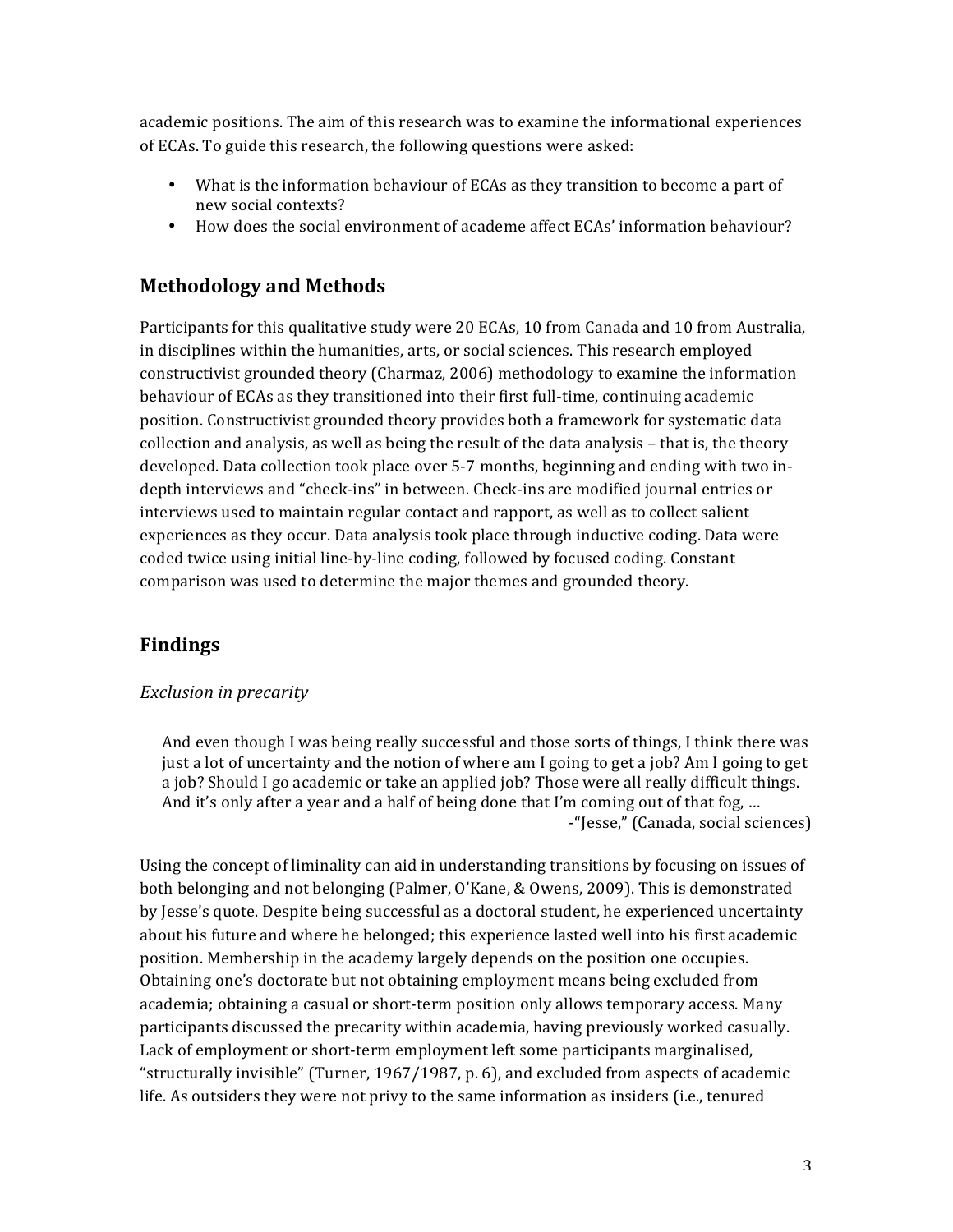academics), excluded from situations where information is shared, such as orientation sessions and departmental meetings. Even in their current permanent positions, participants discussed the precarity of their situations, having not yet obtained tenure. So while precarity increases  $ECAs'$  information needs ( $ECAs$  require a lot of information when both looking for and then starting a new position), they do not have the same access to information. Information is a form of power, as well as a signal of status within a group. While a lack of information may not be intentional, it nonetheless excludes marginalised individuals.

#### *Inclusion through insider information*

And [colleagues] can give me, you know, "Oh don't bother with that, just do this," they sort of get to the meat of it. And I would say that my colleagues actually went beyond just informational, they actually made space, and I think that was probably the best the way to sort of visualise, they made space for me in their classrooms and I think that's something that you can't get from a website or from theory or literature. -"Evelyn," (Canada, social sciences)

ECAs overwhelmingly preferred getting information from colleagues over documents, a finding in agreement with previous research (Cross  $&$  Sproull, 2004; Miller, 2015). The reasons for ECAs' preference included timeliness, ease of access, convenience, and completeness of answers. Several participants stated that colleagues could provide information that documents could not. This included practical day-to-day information, as well as the "full story" behind the documents and how things are "actually" done in the department. The recognition of the difference between policy and practice was a key reason for choosing to consult colleagues. ECAs developed collegial relationships with more senior members of their departments, gaining insider information as a result of the information sharing that took place. To obtain workplace information, individuals form and cultivate "information relationships" (Cross & Sproull, 2004), which create the feeling of safety and facilitate information sharing. But as Evelyn's above quote demonstrates, what can start out as sharing insider information can extend into other forms of social interaction and inclusion. The social aspect to ECAs' information behaviour was key, as establishing collegial relationships fosters information exchange and allows for the sharing of insider information.

### *Understanding inclusion through comparison*

I think I was surprised by the confidence I felt in response to people's, the other staff, my colleagues' greater openness and recognition of  $[me]$  getting the position and joining the staff. So that took me by surprise. In hindsight, it made a lot of sense, and in hindsight actually it makes me feel like the position of the casual academic is actually even harder than they realise.

-"Adam," (Australia, humanities)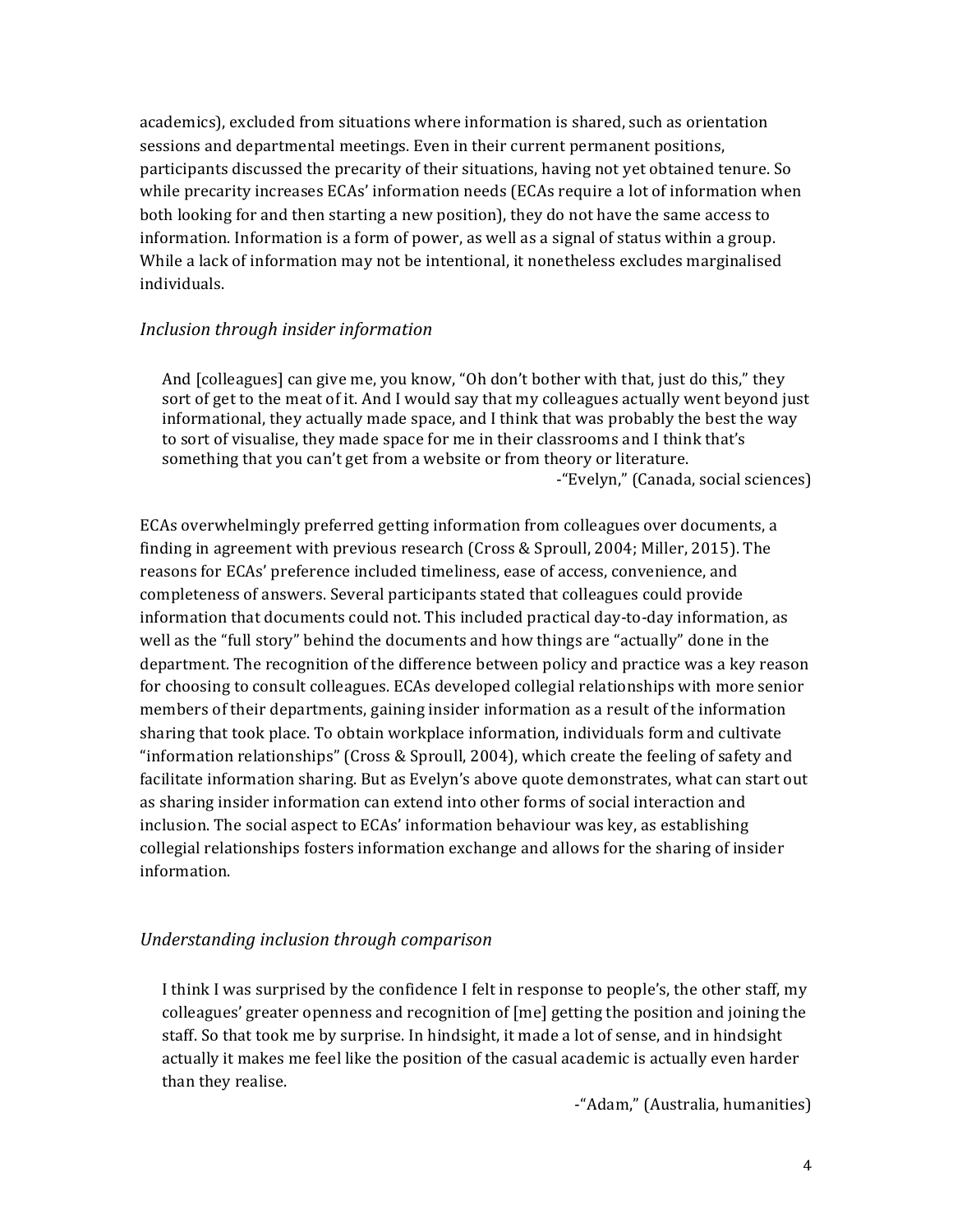ECAs compared their experiences as doctoral students and casual academics to their current experiences. Comparing situations before and after a transition is one way to situate oneself and make sense of experiences (Messias, 2002). This comparison connotes moving back and forth between the known and the unknown. To make sense of their experiences, individuals relive and integrate the past, present, and future (Palmer, O'Kane,  $&$  Owens, 2009). In his quote above, Adam compares his colleagues' actions and his own reactions to better understand his experiences of inclusion and exclusion. Several participants described the sense of belonging they felt in their new role as ECAs, facilitated in part through a new title, new responsibilities, and a change in treatment from other academics. Their sense of belonging was developed by using the information they had about their situation to compare and contrast it to their previous situation. Transitions involve separation from the previous context, liminality, and integration into a new context (Baird, 2012). Comparison was an important way for ECAs' to determine their sense of belonging within their departments and the academy.

### **Conclusions**

While academics are rarely thought of as marginalised, ECAs transitioning into academia frequently face issues of inclusion and exclusion. They experience exclusion through the precarity of their positions and, as a result, a lack of workplace information. However, these academics seek to overcome these issues through the creation of collegial relationships, which allows them to gather insider information. They develop a sense of belonging within academia by using information to compare and contrast their experiences. The use of the concepts of transitions and liminaltiy leads to a richer understanding of the information behaviour of ECAs undergoing life changes.

### **References**

- Baird, M. B. (2012). Well-being in refugee women experiencing cultural transition. *Advances in Nursing Science*, *35*(3), 249–63. https://doi.org/10.1097/ANS.0b013e31826260c0
- Caidi, N., & Allard, D. (2005). Social inclusion of newcomers to Canada: An information problem? *Library & Information Science Research*, *27*(3), 302–324. https://doi.org/10.1016/j.lisr.2005.04.003
- Caidi, N., Allard, D., & Quirkey, Li. (2010). Information practices of immigrants. Annual *Review of Information Science and Technology, 44(1), 491-531.* https://doi.org/10.1002/aris.2010.1440440118
- Chomsky, N. (2015). The death of American universities. *Reader Supported News*, (March 30). Retrieved from http://readersupportednews.org/opinion2/277-75/29348-thedeath-of-american-universities
- Cook-Sather, A. (2006). Newly betwixt and between: Revising liminality in the context of a teacher preparation program. Anthropology and Education Quarterly, 37(2), 110–127.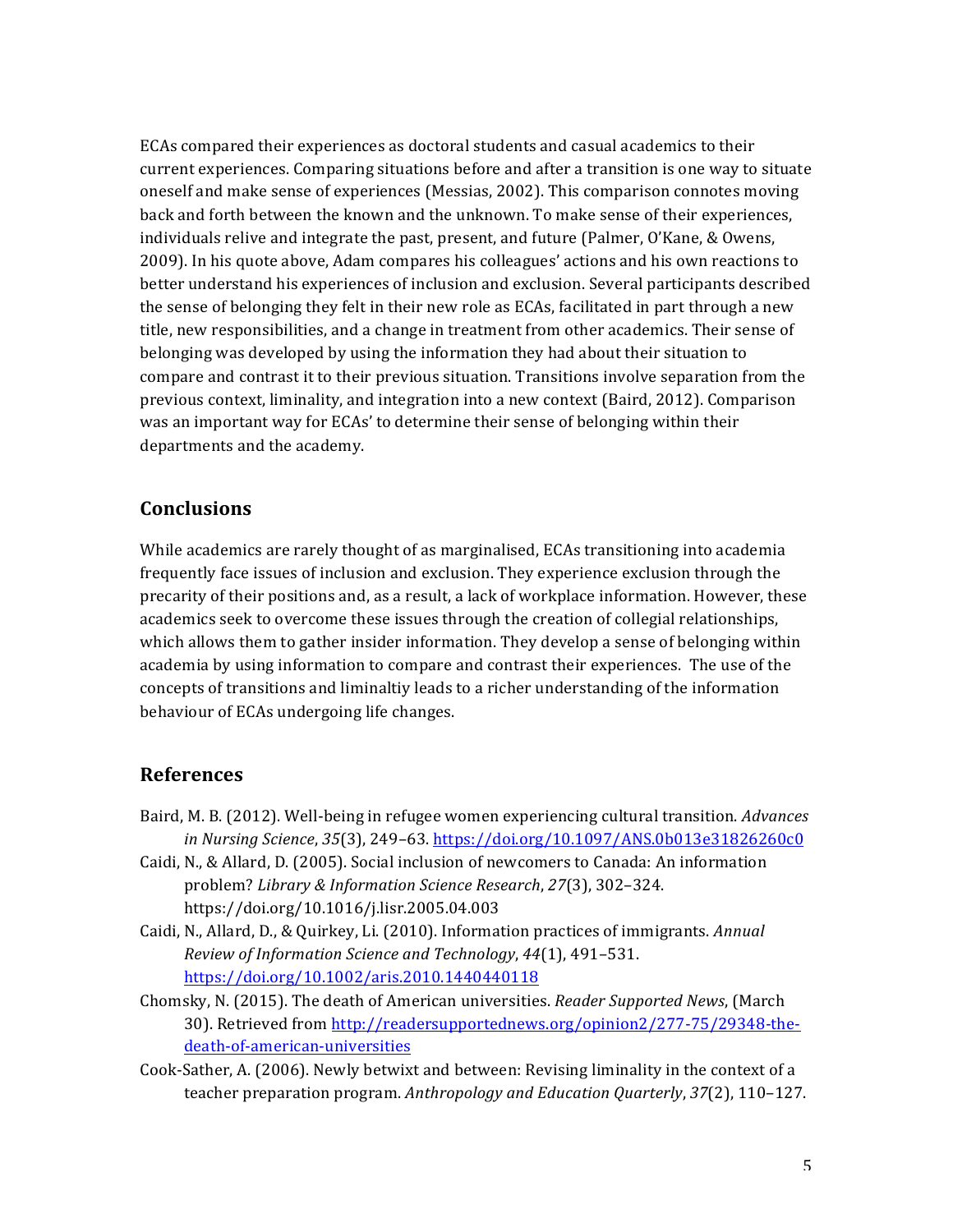- Côté, J. E., & Allahar, A. L. (2011). *Lowering higher education: The rise of corporate universities and the fall of liberal education*. Toronto: University of Toronto Press.
- Cross, R., & Sproull, L.  $(2004)$ . More than an answer: Information relationships for actionable knowledge. *Organization Science*, 15(4), 446-462. https://doi.org/10.1287/orsc.1040.0075
- Davis, C. S. (2008). Liminal perspective. In L. M. Given (Ed.), *The Sage encyclopedia of qualitative Research* (pp. 485–486). Thousand Oaks, CA: Sage Publications.
- Giroux, H. (2007). Marketing the university: Corporate power and the academic factory. In The university in chains: Confronting the military-industrial-academic complex (pp. 98-127). New York: Routledge.
- Hil, R. (2012). *Whackademia: An insider's account of the troubled university*. Sydney: University of New South Wales Press.
- Kennan, M. A., Lloyd, A., Qayyum, A., & Thompson, K. (2011). Settling in: The relationship between information and social inclusion. Australian Academic & Research Libraries, *42*(3), 191–210.
- Kimber, M., & Ehrich, L. C. (2015). Are Australia's universities in deficit? A tale of generic managers, audit culture and casualisation. *Journal of Higher Education Policy and Management*, 37(1), 83-97. https://doi.org/10.1080/1360080X.2014.991535
- Kralik, D., Visentin, K., & van Loon, A. (2006). Transition: A literature review. *Journal of Advanced Nursing*, *55*(3), 320–329. https://doi.org/10.1111/j.1365- 2648.2006.03899.x
- Lloyd, A. (2017). Researching fractured (information) landscapes: Implications for library and information science researchers undertaking research with refugees and forced migration studies. Journal of Documentation, 73(1), 35-47. https://doi.org/10.1108/JD-03-2016-0032
- Lloyd, A., Kennan, M. A., Thompson, K. M., & Qayyum, A. (2013). Connecting with new information landscapes: information literacy practices of refugees. *Journal of Documentation*, *69*(1), 121–144. https://doi.org/10.1108/00220411311295351
- Lloyd, A., Lipu, S., & Kennan, M. A. (2010). On becoming citizens: Examining social inclusion from an information perspective. Australian Academic & Research Libraries,  $41(1)$ , 42–53.
- McKenzie, P. J. (2003). A model of information practices in accounts of everyday-life information seeking. *Journal of Documentation*, 59(1), 19-40. https://doi.org/10.1108/00220410310457993
- Meleis, A. I., Sawyer, L. M., Im, E.-O., Hilfinger Messias, D. K., & Schumacher, K. (2000). Experiencing transitions: An emerging middle-range theory. *Advances in Nursing Science*, *23*(1), 12–28.
- Messias, D. K. H. (2002). Transnational health resources, practices, and perspectives: Brazilian immigrant women's narratives. *Journal of Immigrant Health*, 4(4), 183-200.
- Miller, F. Q. (2015). Experiencing information use for early career academics' learning:  $A$ knowledge ecosystem model. *Journal of Documentation*, 71(6), 1228-1249. https://doi.org/10.1108/JD-04-2014-0058